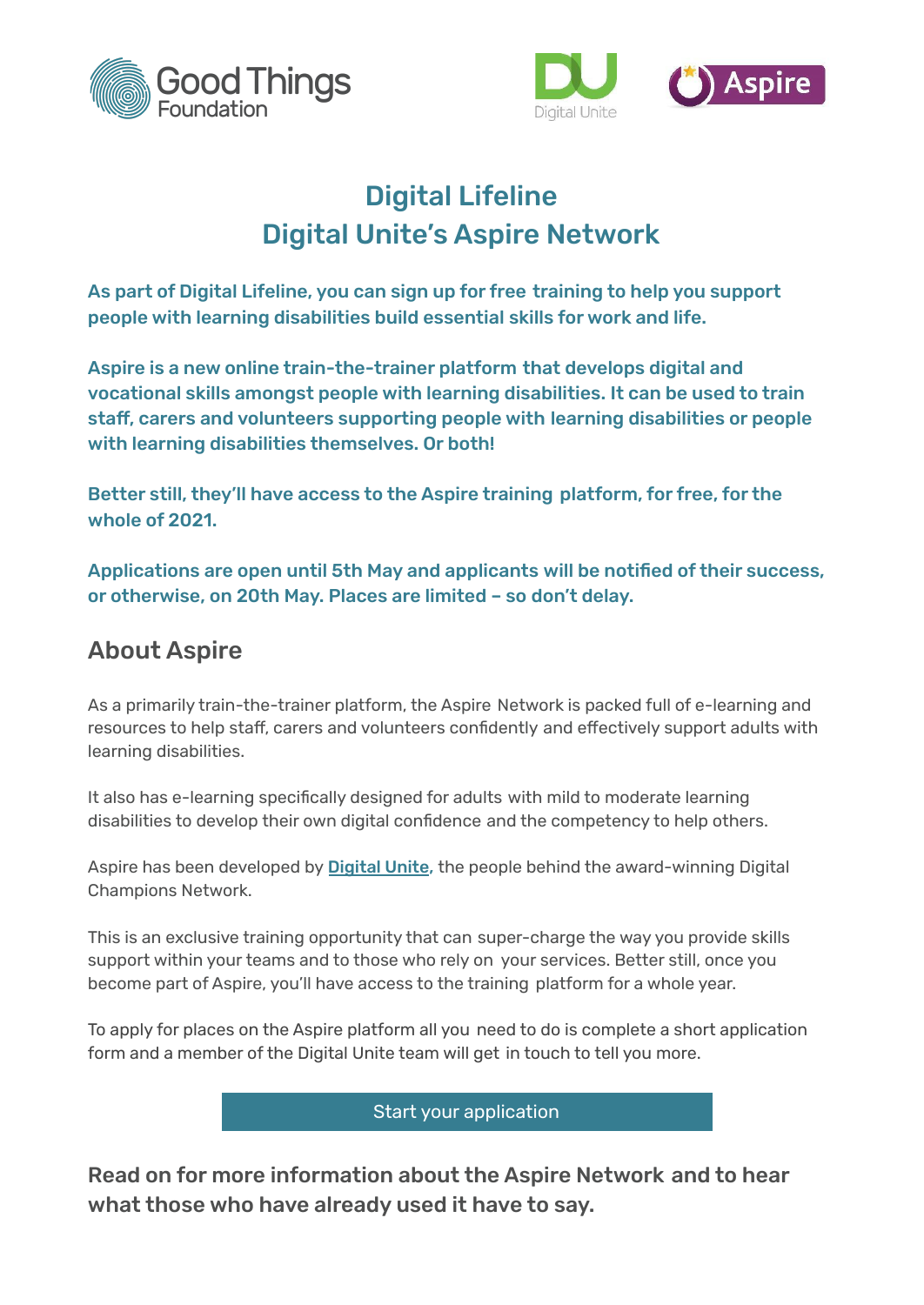### A little more detail...

#### For organisations:

Aspire Champions can be staff, carers and volunteers supporting people with learning disabilities to get digital skills.

Or an Aspire Champion can be a person with a learning disability who wants to help their peers.

Aspire Champions don't need to be experts, just have a bit of spare time, be confident in using computer devices and the Internet and a passion to help others.

You can apply for up to six Aspire Champions places, whether for supporters or people with a learning disability, or a combination of the two.

#### For supporters:

It has 13 bite-size self-study courses that show people how to help adults with learning disabilities improve their digital and employability skills.

Each one tackles a particular need or barrier, from confidence and communication to digital literacy and accessibility. Every course comes complete with certificates and digital badges to evidence the learning achievements.

The e-learning is complemented by hundreds of practical resources and how-to guides on all aspects of digital technology, providing a ready-made teaching toolkit.

#### For adults with learning disabilities:

Aspire offers dedicated training on Zoom, reflecting the growing popularity of this online tool for work and life.

This highly accessible course has been designed by people with learning disabilities and covers the different stages of using Zoom, from joining and setup to before, during and after the call.

It comes with audio description and can be followed in any order and however many times a learner chooses. Once their Zoom training is complete, they'll receive a certificate and digital badge to show off what they've achieved.

When they're ready, the Zoom course can also be used by adults with learning disabilities as a teaching aid to help others.

The e-learning is complemented by practical and easy read guides to help an adult with learning disabilities improve their digital knowledge and the skills to help others.